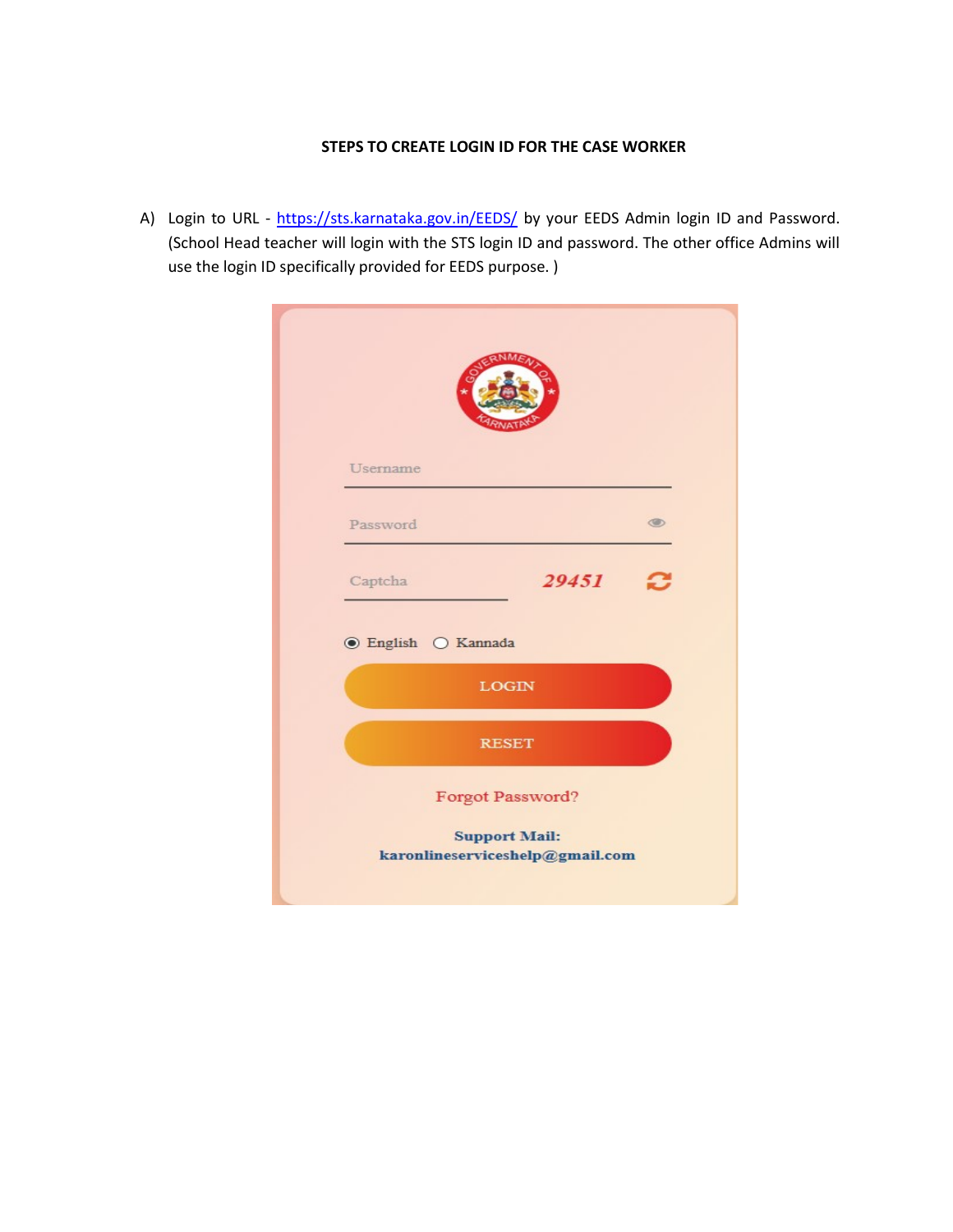B) Under Admin Login,

1) Select the menu'Register Employee' in the Menu Bar.

2) Then Choose 'Employee Type'(In case of teachers- select TDS, in case of ministerial staff select Ministerial and in case of Officers – select Officers).

3) Enter the KGID No. (as shown in Fig)

| Q<br>Search Menu                      |                                                             | <b>EMPLOYEE REGISTRATION</b> |                |               |                |  |  |  |
|---------------------------------------|-------------------------------------------------------------|------------------------------|----------------|---------------|----------------|--|--|--|
| <b>DASHBOARD</b><br>REGISTER EMPLOYEE | <b>EMPLOYEE REGISTRATION</b><br>Step-1<br><b>Click here</b> |                              |                |               | Step-3         |  |  |  |
| ASSIGN POST TO EMPLOYEE               | <b>EMPLOYEE TYPE:*</b>                                      | Step-2<br>Choose Emp         | OFFICER        | KGID NUMBER:* | Enter KGID No. |  |  |  |
| <b>WORK ALLOTMENT</b>                 |                                                             | Type                         | OFFICER<br>TDS |               |                |  |  |  |
| APPLICATION STATLIS                   | <b>EMPLOYEE DETAILS</b>                                     |                              | MINISTERIAL    |               |                |  |  |  |

The details of the employee will be fetched and displayed. If it is correct, click on 'Submit' button. You will get the registration confirmation message.

C) Select the menu 'Assign Post to Employee'in the menu bar Click on 'ADD' button

I) In schools where there is no Case Worker, follow the steps mentioned below:

- 1) In Office Position, choose 'Case Worker' from the list
- 2) In 'Alias Name' enter the designation. Ex- 'Teacher' etc.

3) In KGID No. enter the KGID number of the Teacher to whom the employee validation work is assigned.

4) Employee name - will be automatically fetched and displayed.

5) In 'Assign Post', choose as 'Incharge'.

6) In 'Login Name', Let the already created login name remain as it is.

Then click on SUBMIT button.

| <b>OFFICE POSITION</b> | <b>ALIAS NAME</b>     | <b>KGID NO</b>                    | <b>EMPOYEE NAME</b> | <b>ASSIGN POST</b>                                  | <b>LOGIN NAME</b> | <b>ACTION</b>      |
|------------------------|-----------------------|-----------------------------------|---------------------|-----------------------------------------------------|-------------------|--------------------|
| <b>Case Worker</b>     | <b>Senior Teacher</b> |                                   |                     | $-$ ---------Select---------<br>$\sim$<br>$-Select$ |                   | $\Delta$<br>$\sim$ |
| ADD                    |                       | <b>REGULAR</b><br><b>INCHARGE</b> |                     |                                                     |                   |                    |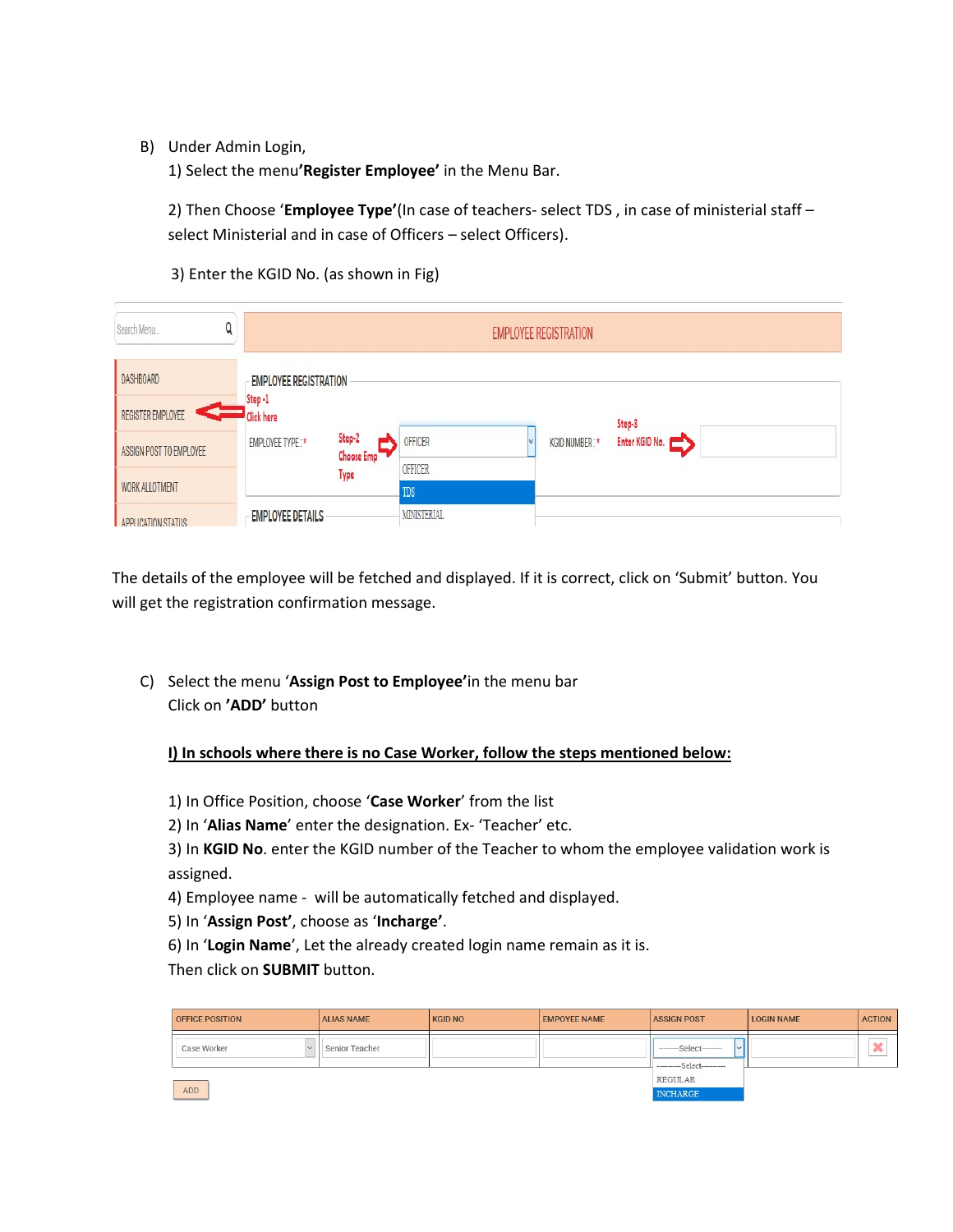#### II) In school where we have Case worker, follow the steps mentioned below

- 1) In Office Position select'Case Worker' from the list
- 2) In 'Alias Name' enter 'Employee Validator'.
- 3) In KGID No. enter the KGID of the Employee.
- 4) Employee name will be automatically fetched and displayed.
- 5) In 'Assign Post', choose as 'Regular.
- 6) In 'Login Name', enter the case Worker Login credentials.

Then click on **SUBMIT** button.

| <b>OFFICE POSITION</b> | <b>ALIAS NAME</b> | <b>KGID NO</b> | <b>EMPOYEE NAME</b> | <b>ASSIGN POST</b>                                                    | <b>LOGIN NAME</b> | <b>ACTION</b> |
|------------------------|-------------------|----------------|---------------------|-----------------------------------------------------------------------|-------------------|---------------|
| Case Worker            | Senior Teacher    |                |                     | - --------Select---------<br>$\checkmark$<br>---------Select--------- |                   | ×             |
|                        |                   | <b>REGULAR</b> |                     |                                                                       |                   |               |
| ADD                    |                   |                |                     | <b>INCHARGE</b>                                                       |                   |               |

#### D) Select the menu 'Work Allotment' in the menu bar Click on 'NEW'

|                       | <b>WORK ALLOTMENT</b>                            |                   |
|-----------------------|--------------------------------------------------|-------------------|
| <b>BACK</b>           |                                                  |                   |
| <b>WORK ALLOTMENT</b> |                                                  |                   |
|                       |                                                  |                   |
| APPLICATION TYPE: *   | --- Select---<br><b>CASE WORKER: *</b><br>$\vee$ | please select any |
|                       | EXTRA QUALIFYING SERVICE FOR PENSION BENEFITS    |                   |
|                       | FESTIVAL ADVANCE                                 |                   |
|                       | FIRST PAY CERTIFICATE                            |                   |
|                       | <b>GENERAL PROVIDENT FUND</b>                    |                   |
|                       | <b>LAST PAY CERTIFICATE</b>                      |                   |
|                       | <b>LEAVE</b>                                     |                   |
|                       | LEAVE TRAVEL CONCESSION/HOME TRAVEL CONCESSION   |                   |
|                       | <b>NOC FOR PASSPORT</b>                          |                   |
|                       | PERMISSION FOR FOREIGN TRIP                      |                   |
|                       | PERMISSION TO PURCHASE PROPERTY                  |                   |
|                       | PERMISSION TO PURSUE HIGHER EDUCATION            |                   |
|                       | PH ALLOWANCE                                     |                   |
|                       | PROBATIONARY PERIOD DECLARATION                  |                   |
|                       | SFN ALLOWANCE                                    |                   |
|                       | TIME BOUND INCREMENT                             |                   |
|                       | TOUR PROGRAMME / TOUR DIARY                      |                   |
|                       | <b>EMPLOYEE VALIDATION</b>                       |                   |

1) Under 'Application Type' - Choose 'Employee Validation'.

2) Under 'Case Worker' -select the Case Worker to whom the work of employee validation is to be assigned. (The login id of the caseworkers to whom the post is assigned will be displayed here.)

Then click on 'Submit'